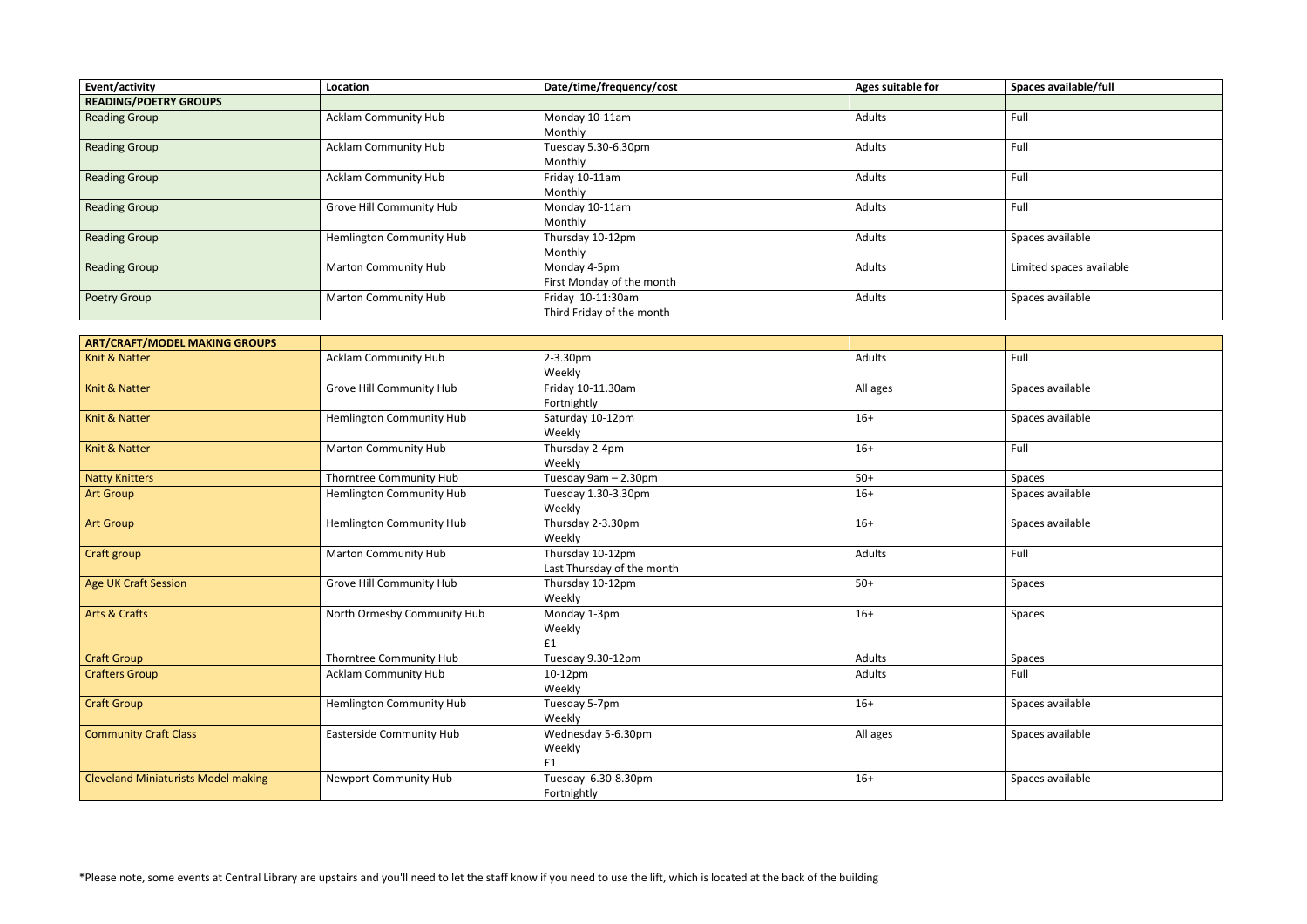| Sewing                           | Newport Community Hub   | Wednesday 7-9pm         | $18+$  | Spaces available |
|----------------------------------|-------------------------|-------------------------|--------|------------------|
|                                  |                         | Weekly                  |        |                  |
|                                  |                         |                         |        |                  |
| Middlesbrough Model Railway Club | Newport Community Hub   | Times & dates vary      | $18 +$ | Spaces           |
|                                  |                         | 4 x week                |        |                  |
|                                  |                         | £40 membership per year |        |                  |
| Thorntree Roses                  | Thorntree Community Hub | Tuesday 9.30am - 12pm   | Adults | Spaces available |
|                                  |                         | Term time only          |        |                  |

| <b>DIGITAL/IT SUPPORT</b>                      |                             |                                |                              |                                      |
|------------------------------------------------|-----------------------------|--------------------------------|------------------------------|--------------------------------------|
| <b>Basic Computing (Community Learning)</b>    | Easterside Community Hub    | Wednesday                      | $19+$                        | Spaces                               |
|                                                |                             | 4-weekly course cycle          |                              | (Booking essential)                  |
| <b>Basic Computing</b>                         | North Ormesby Community Hub | Wednesday                      | $19+$                        | Spaces                               |
| (Community Learning)                           |                             | 4-weekly course cycle          |                              | (Booking essential)                  |
| <b>Basic Computing</b>                         | <b>Acklam Community Hub</b> | Thursdays 10am-12pm            |                              | Full                                 |
| (Community Learning)                           |                             | 6 week course                  |                              |                                      |
| <b>Everyday Computing</b>                      | Central Library             | Tuesday 10am-12pm              | $19+$                        | Spaces                               |
| (Community Learning)                           |                             | Spaces available every 4 weeks | For those new to learning    | (Booking essential via Middlesbrough |
|                                                |                             |                                | basic computer skills        | Community Learning on 01642 811400)  |
| Everyday Computing level 2 (Community          | Central Library             | Tuesday 12:30pm-2:30pm         | $19+$                        | Spaces                               |
| Learning)                                      |                             | Spaces available every 4 weeks | For those looking to advance | (Booking essential via Middlesbrough |
|                                                |                             |                                | their skills                 | Community Learning on 01642 811400)  |
| Computer Help Drop In Sessions (Volunteer      | North Ormesby Community Hub | Wednesday & Thursdays 1-3pm    | All ages                     | Spaces                               |
| Supported)                                     |                             | Weekly                         |                              |                                      |
|                                                |                             |                                |                              |                                      |
| Computing for beginners (Middlesbrough         | <b>Acklam Community Hub</b> | Tuesdays 10am-12pm             |                              | Spaces (booking required)            |
| Community Learning)                            |                             | 5-weekly course cycle          |                              |                                      |
| Computing for beginners                        | Marton Community Hub        | Fridays 10am-12pm              | Adults                       | Contact Marton Community Hub for     |
|                                                |                             |                                |                              | details                              |
| Internet and Email course                      | Central Library             | Monday 10am to 12pm            |                              | Spaces                               |
|                                                |                             | Spaces available every 4 weeks |                              | (Booking essential via Middlesbrough |
|                                                |                             |                                |                              | Community Learning on 01642 811400)  |
| <b>Everyday Computing (Community Learning)</b> | Thorntree Community Hub     | Thursday 9am - 12pm            | Adults                       | Spaces available                     |
|                                                |                             | 5-weekly course cycle          |                              |                                      |

| HEALTH/FITNESS/CLINICS                           |                                 |                                             |        |                |
|--------------------------------------------------|---------------------------------|---------------------------------------------|--------|----------------|
| Active For Life - Gentle exercise sessions       | <b>Easterside Community Hub</b> | Tuesday 10.45-11.45am                       | $50+$  | Spaces         |
|                                                  |                                 | Weekly                                      |        |                |
|                                                  |                                 |                                             |        |                |
| Tai Chi for Rehabilitation                       | North Ormesby Community Hub     | Thursday 10-11am                            | All    | Spaces         |
|                                                  |                                 | Weekly                                      |        |                |
|                                                  |                                 | E2                                          |        |                |
| Tai Chi                                          | <b>Acklam Community Hub</b>     | Fridays 1.30pm-2.15pm, and 2.15pm-3.30pm    | $18+$  | Currently full |
| Tai Chi                                          | Easterside Community Hub        | Monday 1-2pm                                | All    | Spaces         |
|                                                  |                                 | Weekly                                      |        |                |
|                                                  |                                 | £2                                          |        |                |
| Tai Chi                                          | <b>Grove Hill Community Hub</b> | Thursday $12.30 \text{pm} - 1.30 \text{pm}$ | All    |                |
|                                                  |                                 | Weekly                                      |        |                |
|                                                  |                                 | £2 per session                              |        |                |
| <b>Walking Group (Friends of Marton Library)</b> | <b>Marton Community Hub</b>     | Contact Marton Community Hub for dates      | Adults | Spaces         |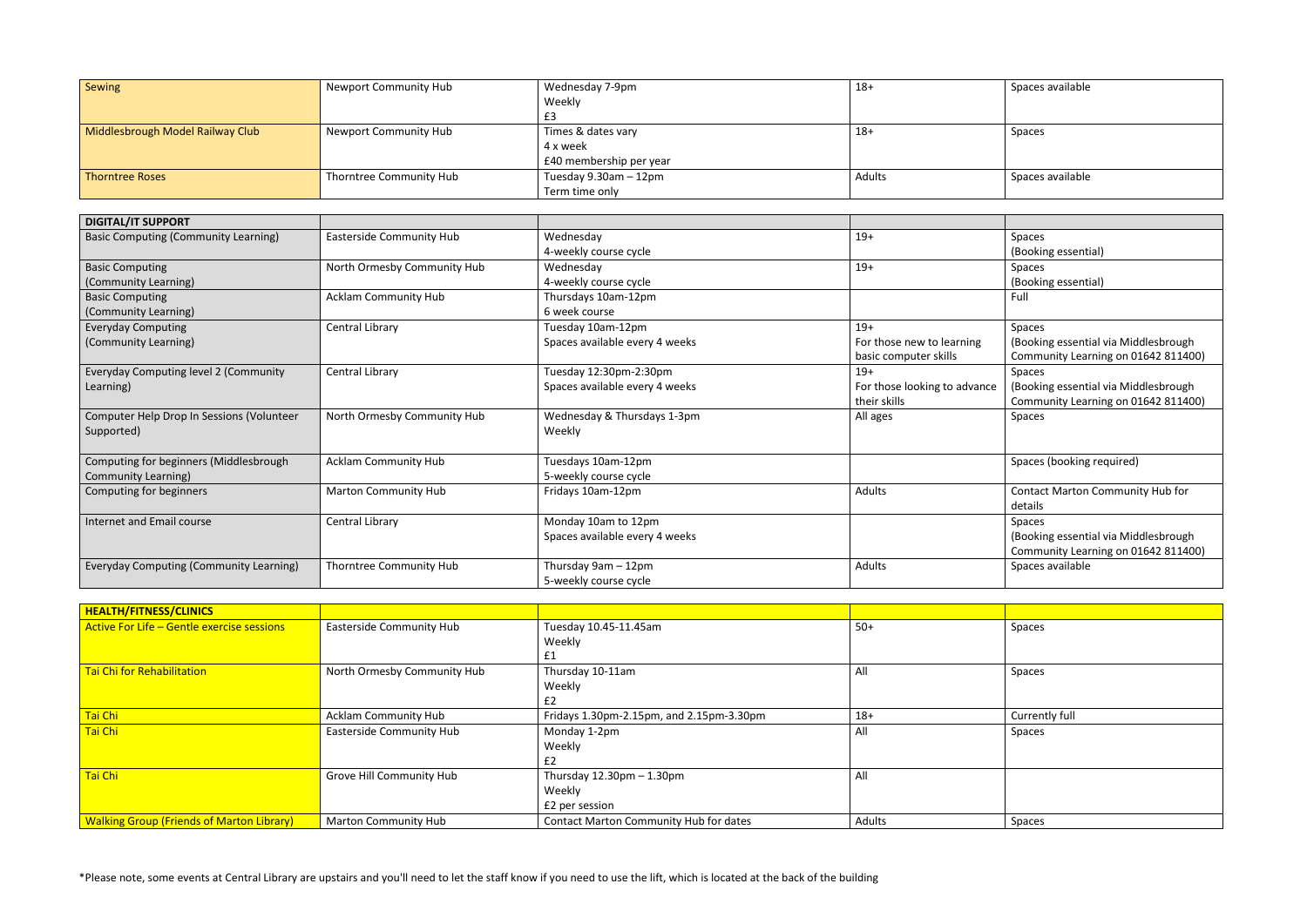| $18+$                                | Spaces                                                                                      |
|--------------------------------------|---------------------------------------------------------------------------------------------|
| All                                  | Spaces                                                                                      |
| $50+$                                | Spaces                                                                                      |
| <b>Adults</b>                        |                                                                                             |
| All                                  | Drop in (Clinic for local residents<br>attended by health visitors and<br>physiotherapist.) |
| All                                  |                                                                                             |
| All                                  |                                                                                             |
| Parents of babies up to 12<br>months | Booking Required -<br>ellen.holmes@uwclub.net                                               |
| $18+$                                | Spaces                                                                                      |
| $18+$                                | Spaces                                                                                      |
| Adults                               | Drop In                                                                                     |
| Adults                               |                                                                                             |
| All                                  | Spaces                                                                                      |
| All                                  | Spaces                                                                                      |
| $16+$                                | Spaces (Mental Health Support Group)                                                        |
| $50+$                                |                                                                                             |
|                                      |                                                                                             |

| <b>Carpet Bowls (Bowls Club)</b>                                                                                         | <b>Newport Community Hub</b>    | Tuesday 1.45pm-3.45pm<br>Weekly<br>E2           | $18+$                                | Spaces                         |
|--------------------------------------------------------------------------------------------------------------------------|---------------------------------|-------------------------------------------------|--------------------------------------|--------------------------------|
| <b>Carpet Bowls</b>                                                                                                      | North Ormesby Community Hub     | Friday 10-12.30pm<br>Weekly                     | All                                  | Spaces                         |
| <b>Age UK Carpet Bowls</b>                                                                                               | Grove Hill Community Hub        | Monday 10.30-2pm<br>Weekly<br>£1 per session    | $50+$                                | Spaces                         |
| <b>Carpet Bowls</b>                                                                                                      | <b>Easterside Community Hub</b> | Monday 2-4pm<br>Weekly                          | Adults                               |                                |
| <b>Baby clinic</b>                                                                                                       | Grove Hill Community Hub        | Friday 9.30-11pm<br>Weekly                      | All                                  | Drop in<br>attende<br>physiotl |
| <b>Baby &amp; Child Health Clinic</b>                                                                                    | Thorntree Community Hub         | Wednesday 1.00-3.00pm<br>Weekly                 | All                                  |                                |
| <b>Baby &amp; Child Health Clinic</b>                                                                                    | <b>Newport Community Hub</b>    | Tuesday 9.30-11am<br>Weekly                     | All                                  |                                |
| <b>Baby Massage</b>                                                                                                      | Grove Hill Community Hub        | Friday 11-12pm<br>5 week course<br>£30          | Parents of babies up to 12<br>months | Booking<br>ellen.ho            |
| <b>Stop Smoking Clinic</b>                                                                                               | <b>Easterside Community Hub</b> | Wednesday 10.30-12.30pm<br>Weekly               | $18+$                                | Spaces                         |
| <b>Stop Smoking Clinic</b>                                                                                               | North Ormesby Community Hub     | Thursday 10-12pm<br>Weekly                      | $18+$                                | Spaces                         |
| <b>Stop Smoking Clinic</b>                                                                                               | Thorntree Community Hub         | Wednesday 1.30pm - 3.30pm                       | Adults                               | Drop In                        |
| <b>Ante/Post Natal Sessions</b>                                                                                          | Thorntree Community Hub         | Tuesday & Friday 9.15-12pm<br>Weekly            | Adults                               |                                |
| <b>Health and Wellbeing Session (Local residents</b><br>come together for family support and training<br>opportunities.) | North Ormesby Community Hub     | Monday & Wednesday 9.30 - 11.30pm               | All                                  | Spaces                         |
| <b>Armchair Yoga</b>                                                                                                     | <b>Acklam Community Hub</b>     | Tuesdays 3-4pm<br>Weekly<br>6 week paid course  | All                                  | Spaces                         |
| <b>MOM-Mind Over Matter</b>                                                                                              | <b>Hemlington Community Hub</b> | Tuesday 1.30-3pm<br>Weekly                      | $16+$                                | Spaces (                       |
| <b>Chair exercise</b>                                                                                                    | Grove Hill Community Hub        | Wednesday 10am-11am<br>Weekly<br>£2 per session | $50+$                                |                                |

| <b>SPORTS</b>                                       |                              |                                 |       |                |
|-----------------------------------------------------|------------------------------|---------------------------------|-------|----------------|
| ABC Boxing Club (Competitive volunteer run<br>club) | North Ormesby Community Hub  | Monday, Wednesday, Friday 5-8pm | AI    | Limited spaces |
| <b>Football (Taxi Group)</b>                        | <b>Newport Community Hub</b> | Monday 5-6pm<br>Weekly          | $16+$ |                |
| <b>Football (St Hilda's Group)</b>                  | <b>Newport Community Hub</b> | Monday 6-7pm<br>Weekly<br>£2.50 | $18+$ |                |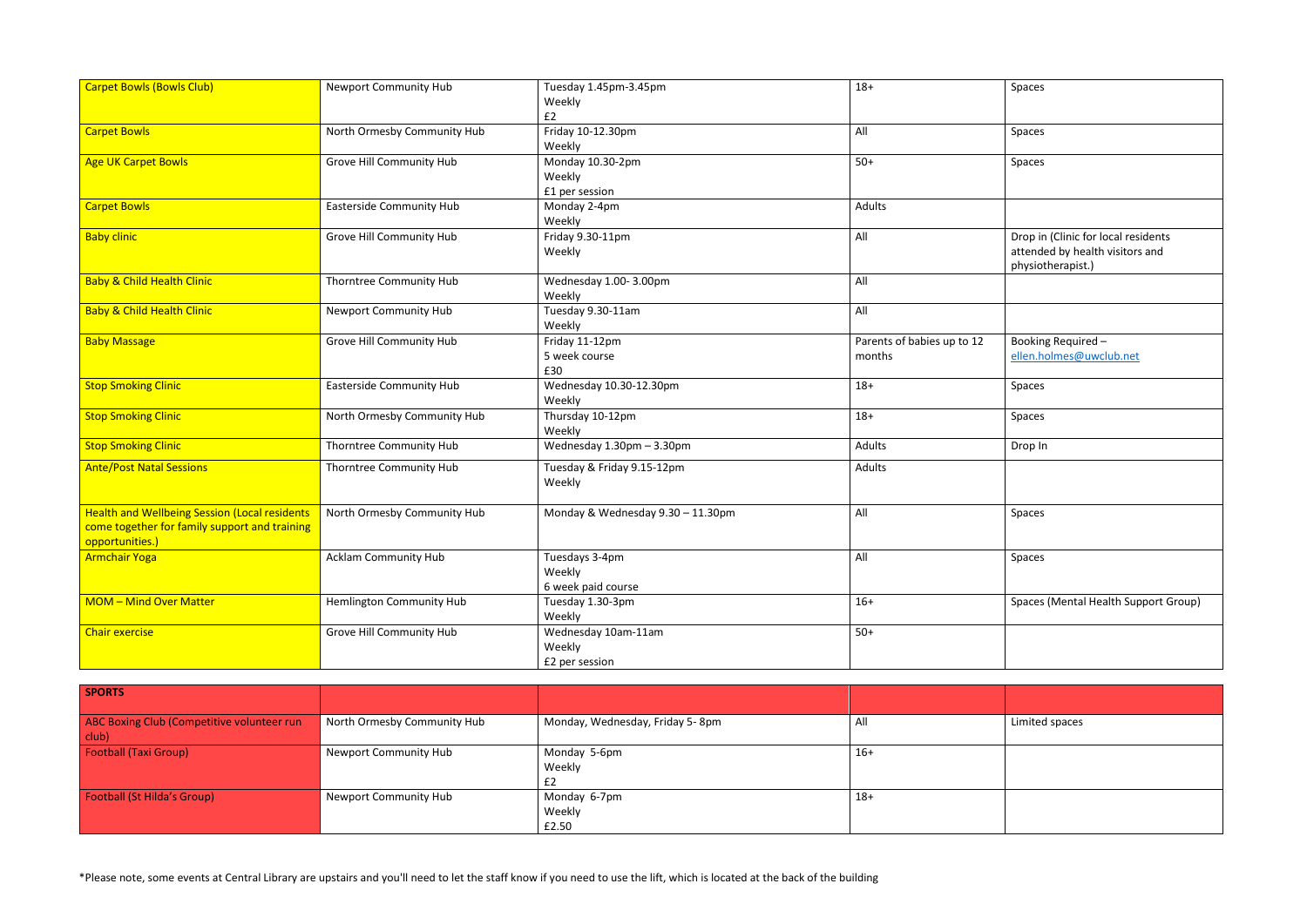| <b>Football (Trading Standards Group)</b>         | <b>Newport Community Hub</b> | Tuesday 6-7pm<br>Weekly     | $16+$          |        |
|---------------------------------------------------|------------------------------|-----------------------------|----------------|--------|
|                                                   |                              | £2.50                       |                |        |
| <b>Football (Pac Bro Group)</b>                   | Newport Community Hub        | Wednesday 5-6pm             | $16+$          |        |
|                                                   |                              | Weekly                      |                |        |
|                                                   |                              | £2.50                       |                |        |
| <b>Football (Atkinson Group)</b>                  | <b>Newport Community Hub</b> | Thursday 6-7pm              | $18+$          |        |
|                                                   |                              | Weekly                      |                |        |
|                                                   |                              | £2.50                       |                |        |
| <b>Football (Education Dep't)</b>                 | <b>Newport Community Hub</b> | Friday 6-7pm                | $18+$          |        |
|                                                   |                              | Weekly                      |                |        |
|                                                   |                              | £2.50                       |                |        |
| <b>Football (Mano River Community)</b>            | <b>Newport Community Hub</b> | Saturday 6-7pm              | $16+$          |        |
|                                                   |                              | Weekly                      |                |        |
| <b>Football (Mr Farook's Group)</b>               | <b>Newport Community Hub</b> | Sunday 5-6pm                | $16+$          |        |
|                                                   |                              | Weekly                      |                |        |
|                                                   |                              | £2.50                       |                |        |
| <b>Football (Mr Rashid's Group)</b>               | <b>Newport Community Hub</b> | Sunday 8-9pm                | $16+$          |        |
|                                                   |                              | Weekly                      |                |        |
|                                                   |                              | £2.50                       |                |        |
| <b>Gymnastics</b>                                 | North Ormesby Community Hub  | Sunday 10.30-2.30pm         | $3+$           | Spaces |
|                                                   |                              | Weekly                      |                |        |
|                                                   |                              | £3                          |                |        |
| Mini Kickz (Middlesbrough Football Club)          | <b>Newport Community Hub</b> | Thursday 5-6pm              | $6+$           | Spaces |
|                                                   |                              | Weekly                      |                |        |
| <b>Volleyball (Middlesbrough Volleyball Club)</b> | <b>Newport Community Hub</b> | Tuesday 12.30-2pm           | $18+$          | Spaces |
|                                                   |                              | Weekly                      |                |        |
|                                                   |                              | E2                          |                |        |
| Multi sport                                       | Grove Hill Community Hub     | Monday $3.30$ pm $-4.30$ pm | $7 - 13$ years |        |
|                                                   |                              | Weekly                      |                |        |
|                                                   |                              | Free                        |                |        |

| Spaces |
|--------|
| Spaces |
| Spaces |
|        |

| <b>MARTIAL ARTS</b>                            |                              |                                                                     |                 |        |
|------------------------------------------------|------------------------------|---------------------------------------------------------------------|-----------------|--------|
| Karate                                         | <b>Newport Community Hub</b> | Monday/Thursday 6.30pm-8pm<br>Twice weekly<br>£3                    | 5yrs+           | Spaces |
| Kickboxing<br>(Scorpio Kickboxing)             | <b>Newport Community Hub</b> | Tuesday 7pm-8pm<br>Weekly<br>£3                                     | 7yrs+           | Spaces |
| <b>Techmasters Kickboxing (Little Techs)</b>   | Thorntree Community Hub      | Tuesday/Thursday/Friday 4.40pm-5.30pm<br>Weekly<br>Costs on request | Ages 4-6        | Spaces |
| <b>Techmasters Kickboxing (Junior Techs)</b>   | Thorntree Community Hub      | Tuesday/Thursday/Friday 5.40pm-6.30pm<br>Weekly<br>Costs on request | Ages 7-11       | Spaces |
| <b>Techmasters Kickboxing (Adult Techs)</b>    | Thorntree Community Hub      | Thursday/Friday 7.30pm-8.45pm<br>Weekly<br>Costs on request         | Adults          | Spaces |
| <b>Techmasters Kickboxing (Advanced Techs)</b> | Thorntree Community Hub      | Tuesday/Thursday/Friday 6.30pm-7.30pm<br>Weekly<br>Costs on request | Adults/Families | Spaces |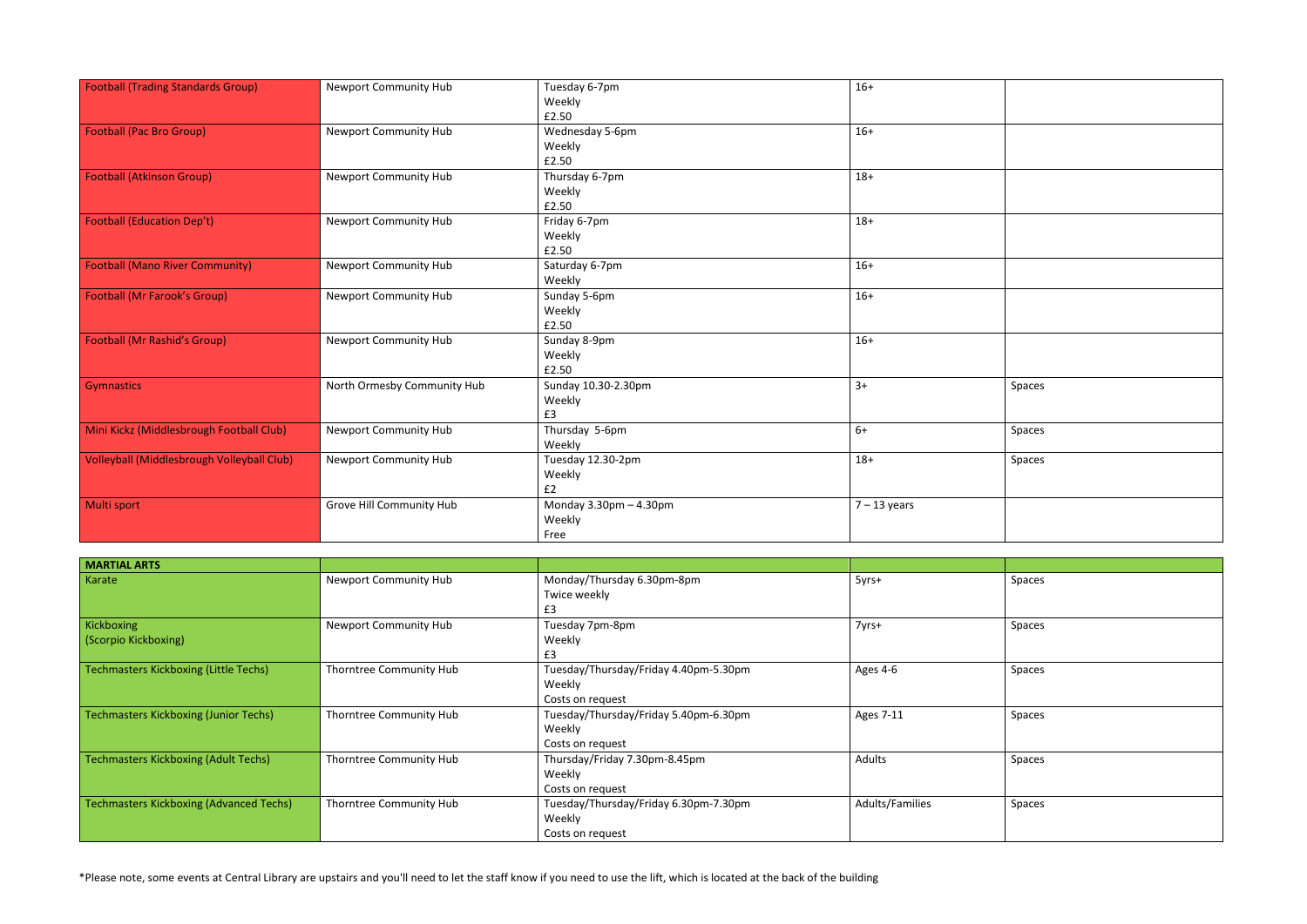| Taekwondo             | Thorntree Community Hub         | Monday 5-6pm                   | Ages 4-7 | Spaces |
|-----------------------|---------------------------------|--------------------------------|----------|--------|
|                       |                                 | Weekly                         |          |        |
| Taekwondo             | Thorntree Community Hub         | Monday 6.30-8pm                | Adults   | Spaces |
|                       |                                 | Weekly                         |          |        |
| Teesside Martial Arts | <b>Easterside Community Hub</b> | Wednesday/Friday 6.30pm-7.30pm | AI       | Spaces |
|                       |                                 | Weekly                         |          |        |
|                       |                                 | t.≾                            |          |        |

| <b>DANCE/PERFORMING ARTS/MUSIC</b>       |                                 |                                                                                                                                                   |                             |        |
|------------------------------------------|---------------------------------|---------------------------------------------------------------------------------------------------------------------------------------------------|-----------------------------|--------|
| Dance with Claire (various dance styles) | <b>Easterside Community Hub</b> | Monday 1.30pm-8pm (Weekly)<br>Tuesday 4.30pm-9pm (Weekly)<br>Thursday 3.30pm-4.30pm (Weekly)<br>Friday 10am-11am & 3.30pm-4.30pm Weekly) £3/£4.50 | $5+$                        | Spaces |
| <b>Line Dancing</b>                      | <b>Newport Community Hub</b>    | Wednesday 12pm-1.30pm                                                                                                                             | 18yrs+                      | Spaces |
| (Dancing Boots Group)                    |                                 | Weekly<br>E2                                                                                                                                      |                             |        |
| <b>Line Dancing</b>                      | North Ormesby Community Hub     | Monday 5:30pm-6.30pm<br>Weekly<br>£4                                                                                                              | All                         | Spaces |
| <b>Street Dance</b>                      | North Ormesby Community Hub     | Thursday 6pm-7.15pm<br>Weekly<br>£4                                                                                                               | Under 10yrs                 | Spaces |
| <b>Street Dance</b>                      | North Ormesby Community Hub     | Thursday 7.15pm-8.30pm                                                                                                                            | $10$ yrs+                   | Spaces |
| Performing Arts Dance & acting classes   | North Ormesby Community Hub     | Tuesday/Wednesday 4pm-9pm<br>Weekly                                                                                                               | Under 16yrs                 | Spaces |
| <b>Keyboard Class</b>                    | North Ormesby Community Hub     | Thursday 10am-12:30 pm                                                                                                                            | All (Must have own keyboard | Spaces |
|                                          |                                 | Weekly                                                                                                                                            | to bring along)             |        |
|                                          |                                 | £1                                                                                                                                                |                             |        |

| HISTORY/LOCAL HISTORY/FAMILY HISTORY                                                                        |                              |                                                         |       |                                                                                                                     |
|-------------------------------------------------------------------------------------------------------------|------------------------------|---------------------------------------------------------|-------|---------------------------------------------------------------------------------------------------------------------|
| Local History Group (Local residents meet to<br>learn and discuss the history of the North<br>Ormesby Area) | North Ormesby Community Hub  | Monday 1pm-3pm<br>Weekly<br>£1 per person               | $16+$ | Spaces                                                                                                              |
| <b>Online Family History</b>                                                                                | Hemlington Community Hub     | Tuesday 3pm-5pm<br>Weekly                               | $16+$ | Spaces                                                                                                              |
| <b>Online Family History</b>                                                                                | <b>Acklam Community Hub</b>  | Monday 10am-12pm<br>Weekly                              | $19+$ | Spaces (Booking required via Nunthorpe<br><b>Community Learning)</b>                                                |
| <b>Online Family History</b>                                                                                | <b>Acklam Community Hub</b>  | Friday 10am-12pm<br>Weekly                              | $19+$ | Spaces (Booking required via Ged<br>Milestone - contact Acklam Hub for<br>further information)                      |
| <b>Stephenson Locomotive Society</b>                                                                        | <b>Newport Community Hub</b> | Friday 6.30pm-9.30pm<br>Monthly                         | $18+$ | Contact Society for further details                                                                                 |
| North York Moors Railway Society                                                                            | <b>Newport Community Hub</b> | Friday 7 - 9pm<br>Monthly                               | $18+$ | Contact Society for further details                                                                                 |
| <b>U3A Family History Group</b>                                                                             | Central Library              | Thursday 10am-12pm<br>Every third Thursday of the month |       | Those wishing to attend this must be<br>members of the U3A and can find more<br>info about joining on their website |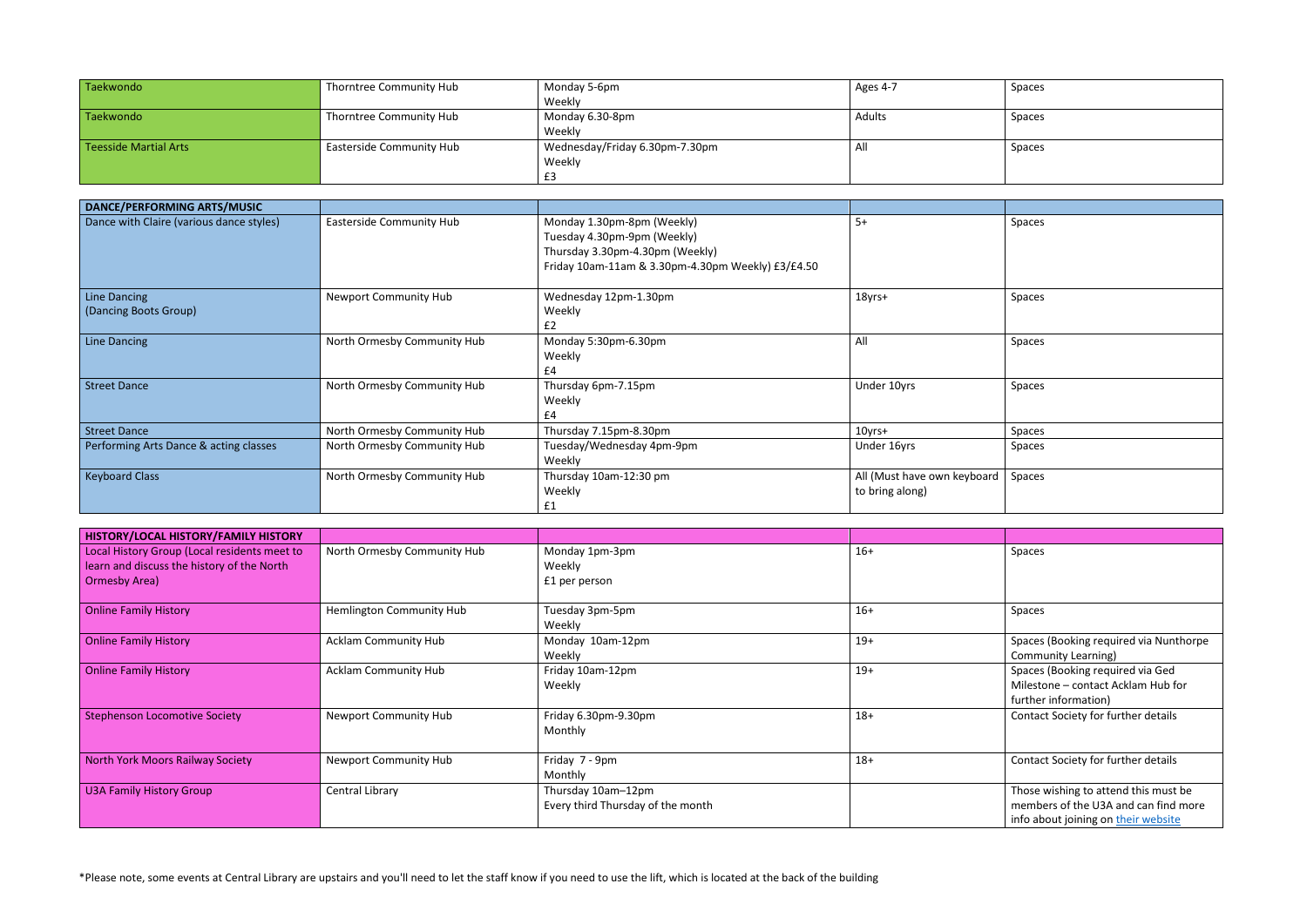| Egyptology | .<br>e Hill Community Hub<br>$-1.50$ | $10.30$ am $-$<br>.30pm<br>Saturday | Adults |
|------------|--------------------------------------|-------------------------------------|--------|
|            |                                      | Monthly                             |        |

| Egyptology                       | Grove Hill Community Hub       | Saturday $10.30$ am $- 12.30$ pm | Adults | Contact Geoff on 01642 249971 for |
|----------------------------------|--------------------------------|----------------------------------|--------|-----------------------------------|
|                                  |                                | Monthly                          |        | further details                   |
|                                  |                                |                                  |        |                                   |
| <b>DEMENTIA CAFES</b>            |                                |                                  |        |                                   |
| <b>Memory Lane Dementia Cafe</b> | Central Library                | Wednesday 1pm-3pm                | Adults | Spaces                            |
|                                  |                                | Third Wednesday of every month   |        |                                   |
| Dementia Cafe                    | <b>Acklam Community Hub</b>    | Thursday 1.30pm-3.30pm           | Adults | Spaces                            |
|                                  |                                | Fourth Thursday of every month   |        |                                   |
| <b>Memory Lane Dementia Cafe</b> | Marton Library & Community Hub | Monday 2pm-4pm                   | Adults | Spaces                            |
|                                  |                                | Second Monday of the month       |        |                                   |
| Singing for the Brain            | Thorntree Community Hub        | Thursday 2pm-4pm                 | Adults | Spaces                            |
|                                  |                                | Fortnightly                      |        |                                   |

| <b>FUNCTIONAL SKILLS/ESOL/SIGN</b><br>LANGUAGE/WORK CLUBS/COURSES                                                  |                                 |                                                    |               |                                                                  |
|--------------------------------------------------------------------------------------------------------------------|---------------------------------|----------------------------------------------------|---------------|------------------------------------------------------------------|
| <b>English (ESOL)</b>                                                                                              | <b>Newport Community Hub</b>    | Monday 9:30am-12.30pm<br>Monday 1:pm-3pm<br>Weekly | Adults        | Spaces available                                                 |
| English (ESOL)                                                                                                     | <b>Newport Community Hub</b>    | Wednesday 10am-2pm<br>Weekly                       | Adults        | Spaces available                                                 |
| <b>English (ESOL)</b>                                                                                              | <b>Newport Community Hub</b>    | Thursday 12:30pm-2:30pm<br>Weekly                  | Adults        | Spaces available                                                 |
| Job club                                                                                                           | Grove Hill Community Hub        | Monday 9am - 12pm<br>Weekly                        | Adults        | Spaces - Drop In                                                 |
| Job club                                                                                                           | Grove Hill Community Hub        | Friday 9-12pm<br>Weekly                            | <b>Adults</b> | Spaces - Drop In                                                 |
| Job club                                                                                                           | <b>Easterside Community Hub</b> | Friday 9-12.30pm<br>Weekly                         | <b>Adults</b> | Spaces - Drop In                                                 |
| Work club                                                                                                          | North Ormesby Community Hub     | Tuesday 9.30 - 12:30pm<br>Weekly                   |               | Spaces - Drop In                                                 |
| Job club                                                                                                           | Hemlington Community Hub        | Thursday 9.30-12pm<br>Weekly                       | $19+$         | Spaces - Drop In (Community Learning)                            |
| Job club                                                                                                           | Thorntree Community Hub         | Thursday 9am - 12pm<br>Weekly                      | $18+$         | Drop In                                                          |
| Job club                                                                                                           | <b>Newport Community Hub</b>    | Wednesday 12.30-1pm<br>Weekly                      | $18+$         | Spaces-Drop In                                                   |
| Job club                                                                                                           | Central Library                 | Wednesdays 12.30pm - 3pm<br>Fortnightly<br>Free    |               | Spaces-Drop In                                                   |
| <b>Routes to Work advice</b><br>(Help with finding courses and information<br>relating to employment and training) | Central Library                 | Friday 9.30am - 12.30pm                            |               | Contact Kevin Phillips on<br>kevin.phillips@middlesbrough.gov.uk |

| <b>FINANCE</b>      |                                 |                                     |     |  |
|---------------------|---------------------------------|-------------------------------------|-----|--|
| <b>Credit Union</b> | North Ormesby Community Hub     | Thursday 10-12                      | All |  |
|                     |                                 | Weekly                              |     |  |
| <b>Credit Union</b> | <b>Hemlington Community Hub</b> | Tuesday, Thursday, Saturday 10-11am | All |  |
|                     |                                 | Weekly                              |     |  |
| <b>Credit Union</b> | Grove Hill Community Hub        | Monday 8:15am – 9:30am              | All |  |
|                     |                                 | Wednesday 8:15am -10am              |     |  |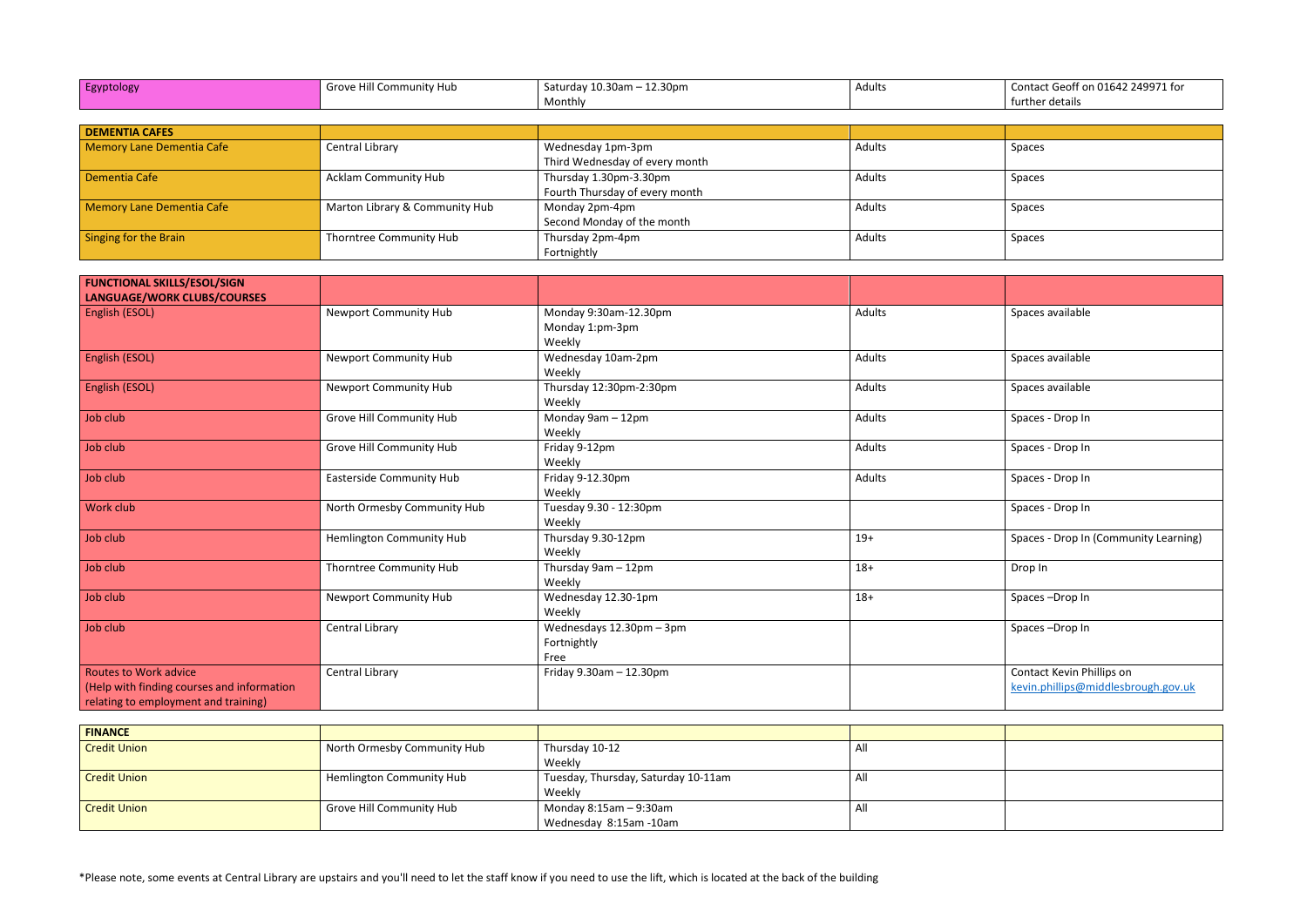|                             |                         | Weekly               |     |  |
|-----------------------------|-------------------------|----------------------|-----|--|
| <b>Pioneer Credit Union</b> | Acklam Community Hub    | Tuesday 9.30-10.45am |     |  |
|                             |                         | Weekly               |     |  |
| <b>Pioneer Credit Union</b> | Thorntree Community Hub | Thursday 11-12pm     | ΓN. |  |
|                             |                         | Weekly               |     |  |
| St Paul's Mutual Aid        | Newport Community Hub   | Saturdays 9am-1pm    |     |  |

| SOCIAL/COFFEE MORNINGS/BINGO                   |                                 |                                                                                        |        |                                                                                                                                                                                   |
|------------------------------------------------|---------------------------------|----------------------------------------------------------------------------------------|--------|-----------------------------------------------------------------------------------------------------------------------------------------------------------------------------------|
| Coffee Drop In                                 | North Ormesby Community Hub     | Tuesday 3:30 - 5pm<br>Weekly                                                           | All    | Spaces (For local residents to meet<br>others)                                                                                                                                    |
| Cuppa and cake club                            | Thorntree Community Hub         | Wednesday 9:30am - 11:30am<br>Weekly                                                   | Adults | Drop in                                                                                                                                                                           |
| <b>EDRA Community Café</b>                     | <b>Easterside Community Hub</b> | Tuesday 9.30am-12.30pm, Wednesday 9.30am-12.30pm,<br>Thursday 9.30am-12.30pm<br>Weekly | All    | Community cafe run by local residents,<br>providing a place for residents to enjoy<br>an affordable snack and coffee and met<br>up with others.                                   |
| <b>Easterside Friendship Group</b>             | <b>Easterside Community Hub</b> | Fridays 1.30-3.30 pm<br>Fortnightly<br>£1 per session                                  | $50+$  | For local residents. This session is run by<br>volunteers, giving older residents the<br>opportunity to mix and enjoy the<br>company of others with trips to<br>seaside/theatre.  |
| <b>Easterside Community Bingo Sessions</b>     | <b>Easterside Community Hub</b> | Thursday 1-3pm<br>Weekly                                                               | $18+$  | Spaces (Volunteer run session giving<br>elderly residents the opportunity to mix<br>and enjoy the company of others.)                                                             |
| <b>Friday Club</b>                             | North Ormesby Community Hub     | Friday 11.30 - 2:30pm<br>Weekly                                                        | All    | Spaces (Lunch and bingo for residents in a<br>relaxed and friendly environment.)                                                                                                  |
| <b>Kinship Care and Support Bingo Sessions</b> | Grove Hill Community Hub        | Tuesday 10-12pm<br>Weekly                                                              | Adults | Spaces (Care and support community<br>group for grandparents looking after<br>family children, providing a caring place<br>for to come and meet people in similar<br>situations.) |
| Age UK Lunch & Social                          | North Ormesby Community Hub     | Tuesday 10.30-2.30pm<br>Weekly<br>£3                                                   | $50+$  | Spaces                                                                                                                                                                            |
| <b>Thursday Club</b>                           | Newport Community Hub           | Thursday 1-3pm<br>Weekly<br>£1                                                         | 60yrs+ | Spaces (singing, conversation, bingo and<br>occasional days out)                                                                                                                  |
| <b>Retired Unison Social</b>                   | <b>Newport Community Hub</b>    | 1.30-3.30<br>Monthly                                                                   | Adults | Spaces for those retired from service.                                                                                                                                            |
| <b>WRAC</b>                                    | <b>Newport Community Hub</b>    | Wednesday 12pm-3pm<br>Monthly                                                          | Adults | Spaces for ex-RAF ladies only                                                                                                                                                     |
| <b>World Ship Society</b>                      | <b>Newport Community Hub</b>    | Wednesday 7pm-9pm<br>Third Wednesday of the month                                      | Adults | Spaces (special interest group)                                                                                                                                                   |
| Middlesbrough Model Railway Club               | Newport Community Hub           | Various nights depending on steam or diesel trains                                     |        | Call the Hub and leave your contact<br>details                                                                                                                                    |
| Health and wellbeing ladies group              | Grove Hill Community Hub        | Monday 12.30pm - 2pm (term time only)<br>Weekly                                        |        |                                                                                                                                                                                   |
|                                                |                                 |                                                                                        |        |                                                                                                                                                                                   |
| <b>YOUTH CLUBS</b>                             |                                 |                                                                                        |        |                                                                                                                                                                                   |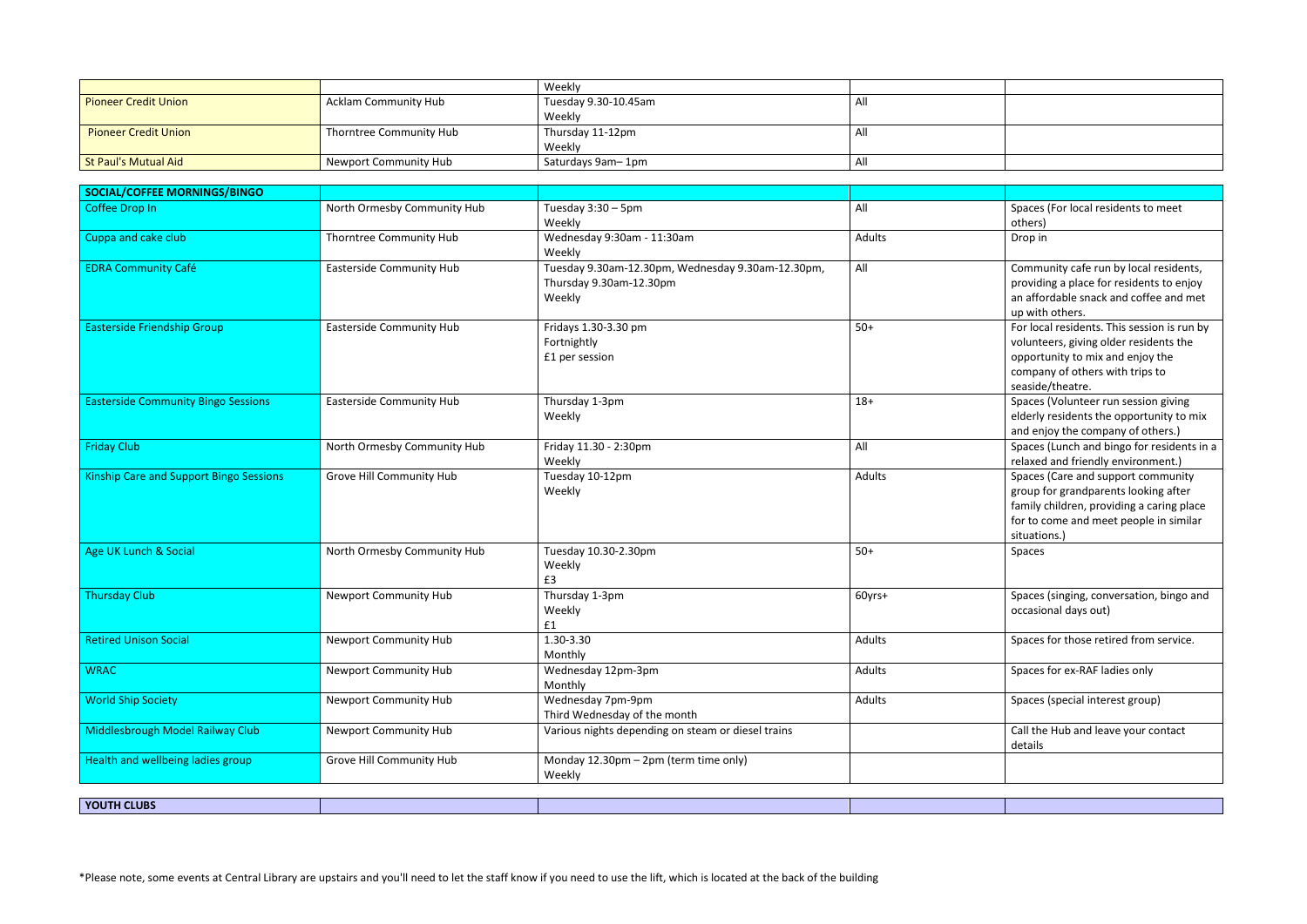| Luays Youth Club   | <b>Easterside Community Hub</b> | Tuesday 5.30pm-7pm                      | $13+$           | Spaces   |
|--------------------|---------------------------------|-----------------------------------------|-----------------|----------|
|                    |                                 | Weekly                                  |                 | Activiti |
|                    |                                 | £1 per session                          |                 | in)      |
| Tommy's Youth Club | Thorntree Community Hub         | Wednesday 5pm-6.45pm                    | $10 - 16$       | Spaces   |
|                    |                                 | Weekly                                  |                 |          |
| <b>Youth Club</b>  | North Ormesby Community Hub     | General Monday & Thursday 5pm-7.30pm    | $10 - 16$       | Spaces   |
|                    |                                 | Girls - Alternate Wednesdays 5pm-7.30pm |                 |          |
|                    |                                 | Boys - Alternate Fridays 5pm-7.30pm     |                 |          |
|                    |                                 | (term time only)                        |                 |          |
| <b>Youth Club</b>  | Grove Hill Community Hub        | 5pm - 7pm Monday (weekly)               | $10 - 12$ years |          |
|                    |                                 | 50p per session                         |                 |          |
|                    |                                 | 6pm – 8pm Tuesday (weekly)              | $13 - 19$ years |          |
|                    |                                 | 50p per session                         |                 |          |
| <b>Youth Club</b>  | Grove Hill Community Hub        | Thursday 5-7pm                          | $10-15$ yrs     | Spaces   |
|                    |                                 | Weekly                                  |                 | Detach   |
| <b>Youth Club</b>  | <b>Newport Community Hub</b>    | Thursday 6.30-8.30pm                    | $13 + yrs$      | Spaces   |
|                    |                                 | Weekly                                  |                 | Detach   |

| $13+$           | Spaces (Christian youth club for all.<br>Activities for local residents to participate |
|-----------------|----------------------------------------------------------------------------------------|
|                 | in)                                                                                    |
| 10-16           | Spaces                                                                                 |
| 10-16           | <b>Spaces</b>                                                                          |
| $10 - 12$ years |                                                                                        |
| $13 - 19$ years |                                                                                        |
| 10-15yrs        | Spaces (Run by Linx - Hemlington<br>Detached Youth Work Project)                       |
| $13 + yrs$      | Spaces (Run by Linx - Hemlington<br>Detached Youth Work Project)                       |
|                 |                                                                                        |

| <b>Family/Children's Activities</b>    |                                 |                                             |                                      |                                          |
|----------------------------------------|---------------------------------|---------------------------------------------|--------------------------------------|------------------------------------------|
| Funky Feet (toddler exercise session)  | <b>Acklam Community Hub</b>     | Monday 10.45-11.30pm (term time only)       | 0-4yrs                               | Spaces - Booking via                     |
|                                        |                                 | Weekly                                      |                                      | Leanne.oxley@stockton.gov.uk or Tel:     |
|                                        |                                 | Payment in advance per term, £3 per session |                                      | 01642 524599 or at funkyfeet4kids.co.uk) |
|                                        |                                 |                                             |                                      |                                          |
| <b>Tots &amp; Toys</b>                 | <b>Acklam Community Hub</b>     | Thursday                                    | 0-4yrs                               | Spaces                                   |
|                                        |                                 | Weekly                                      |                                      |                                          |
| <b>Tots &amp; Toys</b>                 | <b>Hemlington Community Hub</b> | Monday 1.30-2.30                            | 0-4yrs                               | Parent Led session                       |
|                                        |                                 | Weekly                                      |                                      |                                          |
| <b>Tots &amp; Toys</b>                 | <b>Marton Community Hub</b>     | Monday 10-11pm                              | Babies and children up to 4          | Spaces                                   |
|                                        |                                 |                                             | years                                |                                          |
| <b>Stay &amp; Play</b>                 | Thorntree Community Hub         | Thursday 9.30-11am                          | 0-4yrs                               | Spaces                                   |
|                                        |                                 | Weekly                                      |                                      |                                          |
| <b>Baby Play</b>                       | <b>Thorntree Community Hub</b>  | Thursday 1-2.30pm                           | <b>Babies</b>                        | Spaces                                   |
|                                        |                                 | Weekly                                      |                                      |                                          |
| Lego Club                              | Central Library                 | Monday 4-5.15pm                             | Family (ages 4+)                     | Spaces                                   |
|                                        |                                 | Weekly                                      |                                      |                                          |
|                                        |                                 | Free                                        |                                      |                                          |
| Lego Club                              | <b>Marton Community Hub</b>     | Saturdays 10.30am-11.30am                   | Family                               |                                          |
|                                        |                                 | Fortnightly                                 |                                      |                                          |
| Lego Club                              | North Ormesby Community Hub     | Saturday 10-11.30am                         | Family                               | Spaces                                   |
|                                        |                                 | Weekly                                      |                                      |                                          |
| Lego Club                              | <b>Acklam Community Hub</b>     | Saturday 10.30-11.30am                      | Family                               | Spaces                                   |
|                                        |                                 | Weekly                                      |                                      |                                          |
| <b>Chess Club</b>                      | Central Library                 | Saturday 10am-12pm                          | Family                               | Spaces (All levels)                      |
|                                        |                                 | Weekly                                      |                                      |                                          |
|                                        |                                 | Free                                        |                                      |                                          |
| <b>Tees Valley Roller Skating Club</b> | <b>Newport Community Hub</b>    | Saturday 10.30-12pm & 5-6pm                 | 5yrs+                                | <b>Spaces</b>                            |
|                                        |                                 | Weekly                                      |                                      |                                          |
| Rhymetime with Martyn the Music Man    | Central Library                 | Tuesday 1.30pm-2.30pm                       | Babies and children up to 4          | Spaces (free to attend)                  |
|                                        |                                 | Free                                        |                                      |                                          |
| Rhymetime with Martyn the Music Man    | <b>Thorntree Community Hub</b>  | Tuesday 10.30am - 11.30am                   | years<br>Babies and children up to 4 |                                          |
|                                        |                                 |                                             |                                      | Drop in                                  |
|                                        |                                 |                                             | years                                |                                          |